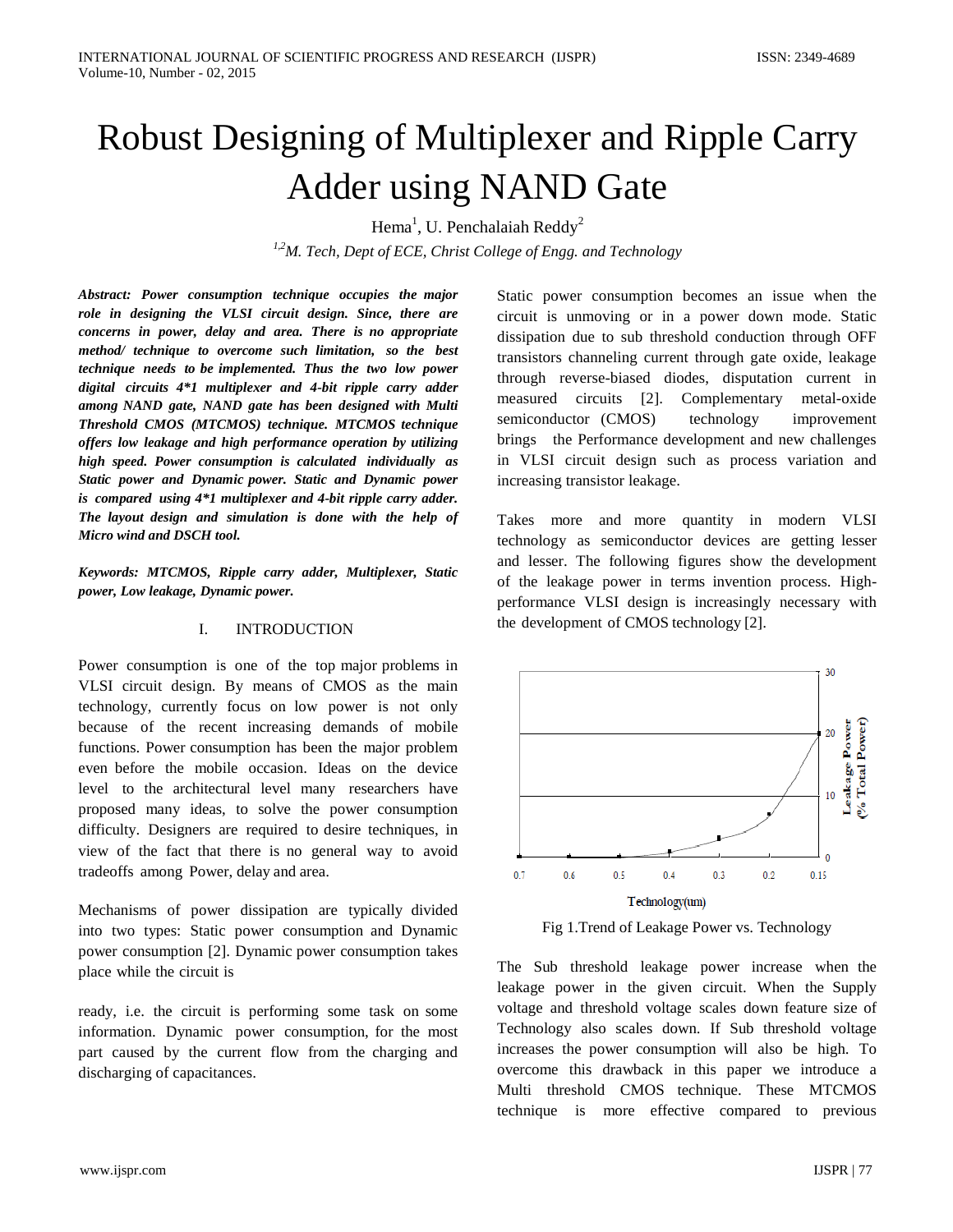approaches.

#### II. SYSTEM MODEL

MTCMOS at a high speed with comparatively small power dissipation as compared to usual CMOS [4]. Multi threshold CMOS (MTCMOS) technique has low Vt transistors for logic cells and low leakage, high Vt device as sleep transistors.



Fig2. MTCMOS Circuit

In MTCMOS technique, transistors of low threshold voltage develop into severed from power supply in whole circuit by using high threshold sleep transistor from the top to bottom. The transistor consist low threshold voltage is used to design low vt logic as shown in figure2. The sleep transistors are held in reserve by the sleep transistor. This technique during the active mode, the sleep transistor of high voltage vt is goes to turned on. evaluating both high threshold voltage transistor to turn on and supply a virtual power and low threshold logic to the ground. When the circuit in sleep mode, sleep transistor is available forcing both high Vt transistor to finish and disconnect power lines from the low Vt logic. The transistors of high threshold voltage are used to separate the low vt logic. The MTCMOS technique, a sleep transistor is further between the real ground and circuit ground named virtual ground [4]. The MTCMOS technique has turn into very popular and there has been important examine towards optimizing its benefits. A well-liked low leakage circuit technique is the Multi threshold Voltage CMOS (MTCMOS).The multi threshold CMOS technique contains two main qualities. First, it works on "active" and "sleep" operational modes are related with MTCMOS technology. Second, two dissimilar types of threshold voltage values are used in support of N channel and P channel MOSFET in a distinct chip. This

technique is mainly based on disconnecting the low threshold voltage (low-Vt) logic gates from the power supply and the ground line through disconnect sleep transistors of high threshold voltage (high-Vt). Power gating is another name of MTCMOS technique. The transistors has a low threshold voltage are used to separate the low Vt logic. MTCMOS technology has approach out as a capable another to construct logic gates operating.

## ADVANTAGE OF MTCMOS

- i. To reduce leakage power.
- ii. Lower power consumption
- iii. High speed compared to the previous approach.

## RIPPLE CARRY ADDER:

An n-bit Ripple Carry Adder (RCA) is a simple flowing of n full adders as shown in Figure 3. In the RCA, the carry bit ripples from one stage of the adder sequence to the next.



Fig.3. Ripple carry adder architecture

The worst-case delay of the RCA is when a carry signal shift ripples from first to last all stages of adder chain from the least significant bit to the most significant bit, which is estimated by:

$$
t=(n-1) t_c+t_s
$$

Where tc is the delay through the carry stage of a full adder, and ts is the delay to calculate the sum of the last stage. The ripple carry adder delay is

linearly proportional to n, the n number of bits; for that reason the performance of the RCA is restricted when n develops bigger. The main advantages of the RCA are lower power consumption as well as a compact layout giving smaller chip area.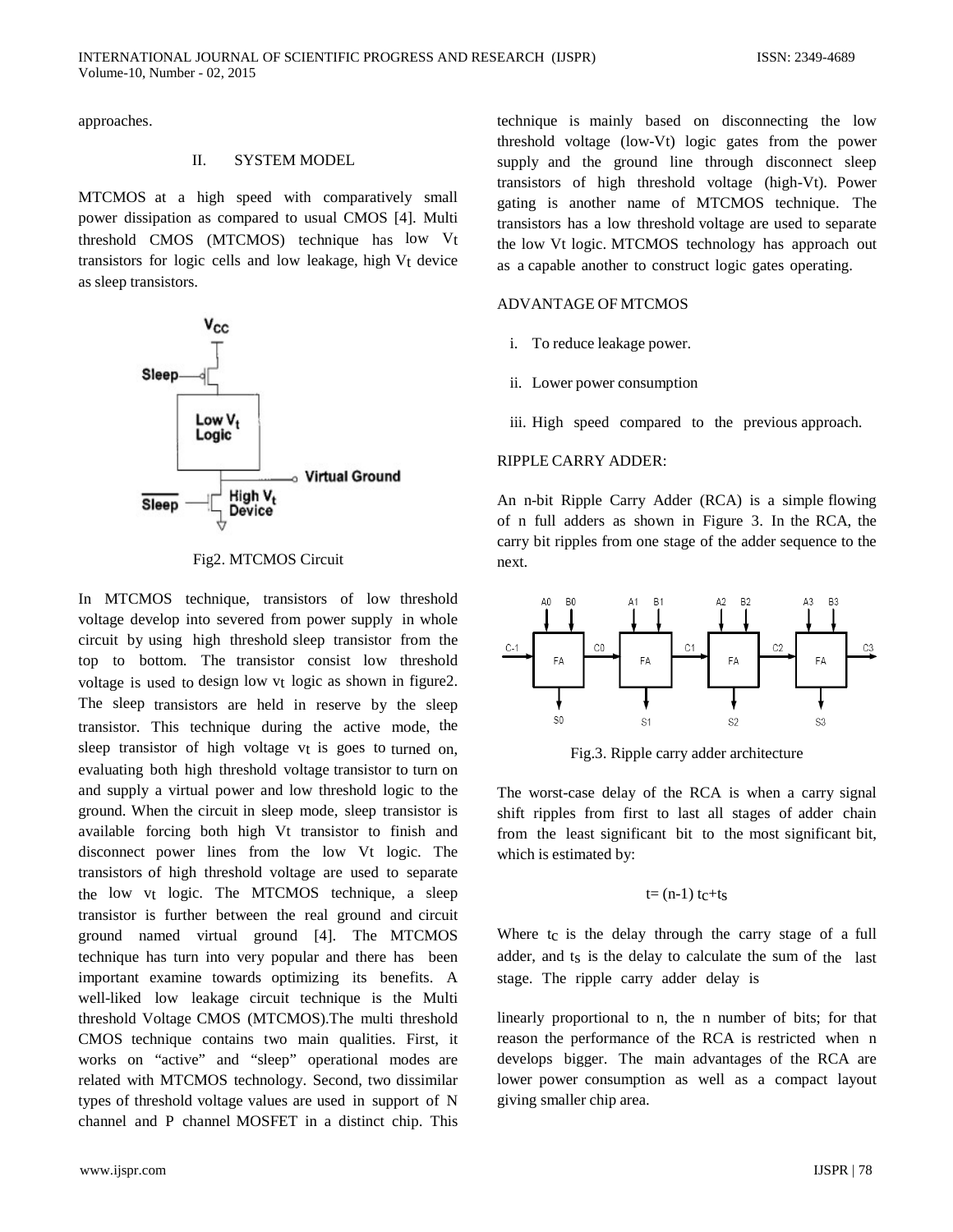# MULTIPLEXER

A multiplexer is a combinatorial circuit that is given a certain quantity (usually a power of two*)* data inputs.



Fig.4. Functional Diagram of MUX

The multiplexer has a  $2<sup>n</sup>$ , and n address inputs used as a binary number to select one of the data inputs. The multiplexer contains a single output, which has the similar value as the chosen data input.

#### III. PREVIOUS WORK

In the previous approaches all work to reduce power consumption in JK master slave flip-flop and 4\*1 multiplexer using 2input NAND gate. In that NAND gate using sleepy stack leakage reduction technique with reverse body bias (RBB) and dual threshold CMOS (DTCMOS) to achieve maximum possible static power reduction with optimized results in terms of output waveform and also attained dynamic power consumption and delay. During the active mode sleep switches S1 and S2 have been kept ON and in the idle state this sleep switches have been kept OFF to cut off the path of supply to the ground.

Below RBB and DTCMOS techniques are explained.

## REVERSE BODY BIAS (RBB)

Reverse body biasing (RBB) is one of the most widely used methods to reduce sub threshold leakage. However, the increasing RBB increases drain-induced barrier lowering (DIBL) and substrate doping density, which leads to an increasing of band-to-band tunnelling leakage. At the same time, increasing of RBB will increase VTH, causing short channel effect in ultra-small technology, which results in an increase of gate tunnelling leakage [5].

To monitor the leakage current components, ISUBTH, IBTBT, and gate induced drain leakage (IGIDL) currents, are generated from a test device and convert the difference of ISUBTH and IBTBT current into voltage signals assuming the gate tunnelling leakage is not as large as the other two leakage components [5].



Fig.5. Block Diagram of Optimal RBB Generating System

The converted voltage called "Vc" goes to the charge pump. In this charge pump to charge and discharge the capacitor. The capacitor of the voltage is fed back to the leakage monitoring circuit through the output stage in the Figure 4 to control the body bias voltage of the test device to reduce the total leakage and to form a closed loop.

This closed loop is necessary to build the scheme adaptive and to maintain the optimal body bias status continuously.

A most favourable RBB is accomplished and maintained in the steady state if the two leakage currents become equal [5].

#### DUAL THRESHOLD CMOS (DTCMOS)

Data signals traverse integrated circuits through different paths of logic gates whereas the start- and endpoints of these paths are marked by sequential elements like registers. The maximum frequency to clock the registers is determined by the path with the longest propagation delay, called critical path. Thus, it is possible to trade off delay for leakage in all previous, non-critical paths. Such an attempt is exploited by the Dual Threshold CMOS (DTCMOS) design technique [6].

### DRAWBACKS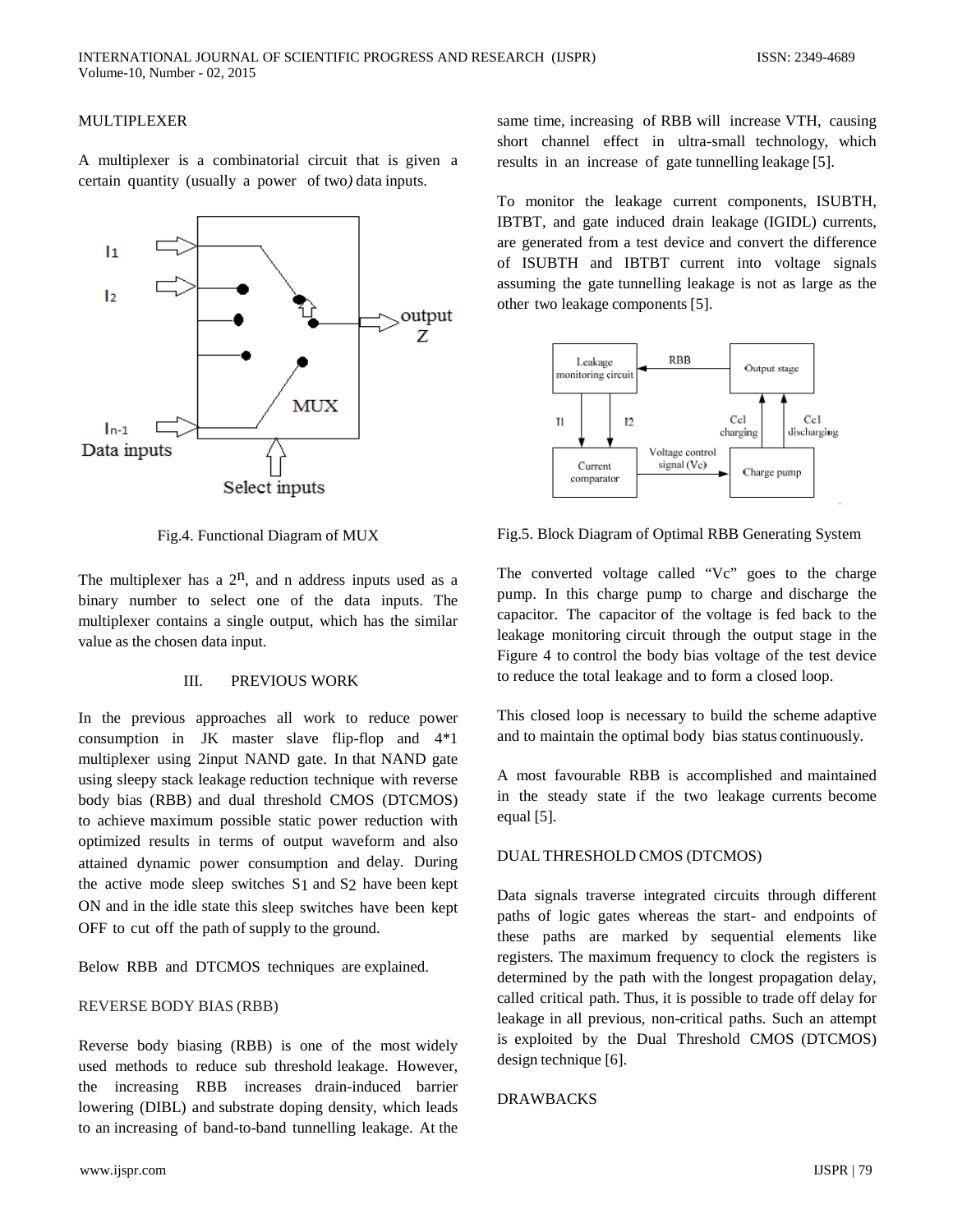The following are the drawbacks of DTCMOS and RBB:

Vth variation cannot be always success at low voltage supplies.

- i. Increasing the number of critical paths will sometimes hurt circuit performance.
- ii. Increase PN junction reverse leakage.
- iii. Scaling down technology aggravate short channel effects and weaken the Vth modulation capability.

#### IV. PROPOSED METHODOLOGY

In our proposed work we have designed two digital circuits 4\*1 MUX and 4bit ripple carry adder with low power NAND gate. In this NAND gate we have used MTCMOS technique which works better than the existing techniques where power efficient is low. The MTCMOS is a very effective technique is to reduce the leakage power of circuits. The MTCMOS technology gives low leakage and high performance operation by operating high speed. In this logic circuit 4\*1 MUX and 4-bit ripple adder power is compared and Static and Dynamic power is calculated separately.

# 4-BIT RIPPLE CARRY ADDER USING NAND GATE

Multiple full adders can be connected with the carry output of one adder connected to the carry input of the next adder. Both a half adder and a full adder use a least significant bit with the carry input together to zero.



Fig.6. RCA using NAND gate

Having a carry input for the least significant bit is valuable for connecting small adders to make more adders or for making an adder. To add an n-bit number full adder circuits can be cascaded in parallel n number of full adder circuits are used for an n-bit equivalent adder.A ripple carry adder is a logic circuit in which each full adder is carried. It is called as ripple carry adder because each carry bit is rippled into the next stage Below a 4-Bit ripple carry adder have been designed with NAND gate is shown as figure 6,

Below the Truth table of Ripple carry adder is shown.

| <b>Input Bit</b><br>for<br><b>Number</b> |        | Carry<br>Input(C/CI) | Sum bit<br>Output(S) | <b>Carry Bit</b><br>output(Co) |
|------------------------------------------|--------|----------------------|----------------------|--------------------------------|
| А<br>0                                   | в<br>О | 0                    | O                    |                                |
| 0                                        | O      |                      |                      |                                |
| 0                                        |        | n                    |                      |                                |
| 0                                        |        |                      |                      |                                |
|                                          |        |                      |                      |                                |
|                                          |        |                      |                      |                                |
|                                          |        |                      |                      |                                |
|                                          |        |                      |                      |                                |

| Table 1: Truth table of Ripple carry adder |  |  |
|--------------------------------------------|--|--|
|--------------------------------------------|--|--|

## 4\*1 MULTIPLEXER USING NAND GATE

A multiplexer (MUX) is an electronic device that selects one of several analog or digital input signals and forwards the selected input into a single line. A multiplexer of 2'' input is used to select which input line to send to the output. To increase the amount of data multiplexers are mainly used which is also called as data selector.

Figure 7 4\*1 Multiplexer using NAND gate circuit is shown below.



Fig.7. Multiplexer Using NAND Gate

A 4\*1 multiplexer has 4 input lines (D0, D1, D2, and D3), two select inputs (S0& S1), and one output line Y. Below the Truth table for a 4\*1 multiplexer is shown.

|  | $S_0$   D <sub>3</sub>   D <sub>2</sub>   D <sub>1</sub>   D <sub>0</sub> |  |  |
|--|---------------------------------------------------------------------------|--|--|
|  |                                                                           |  |  |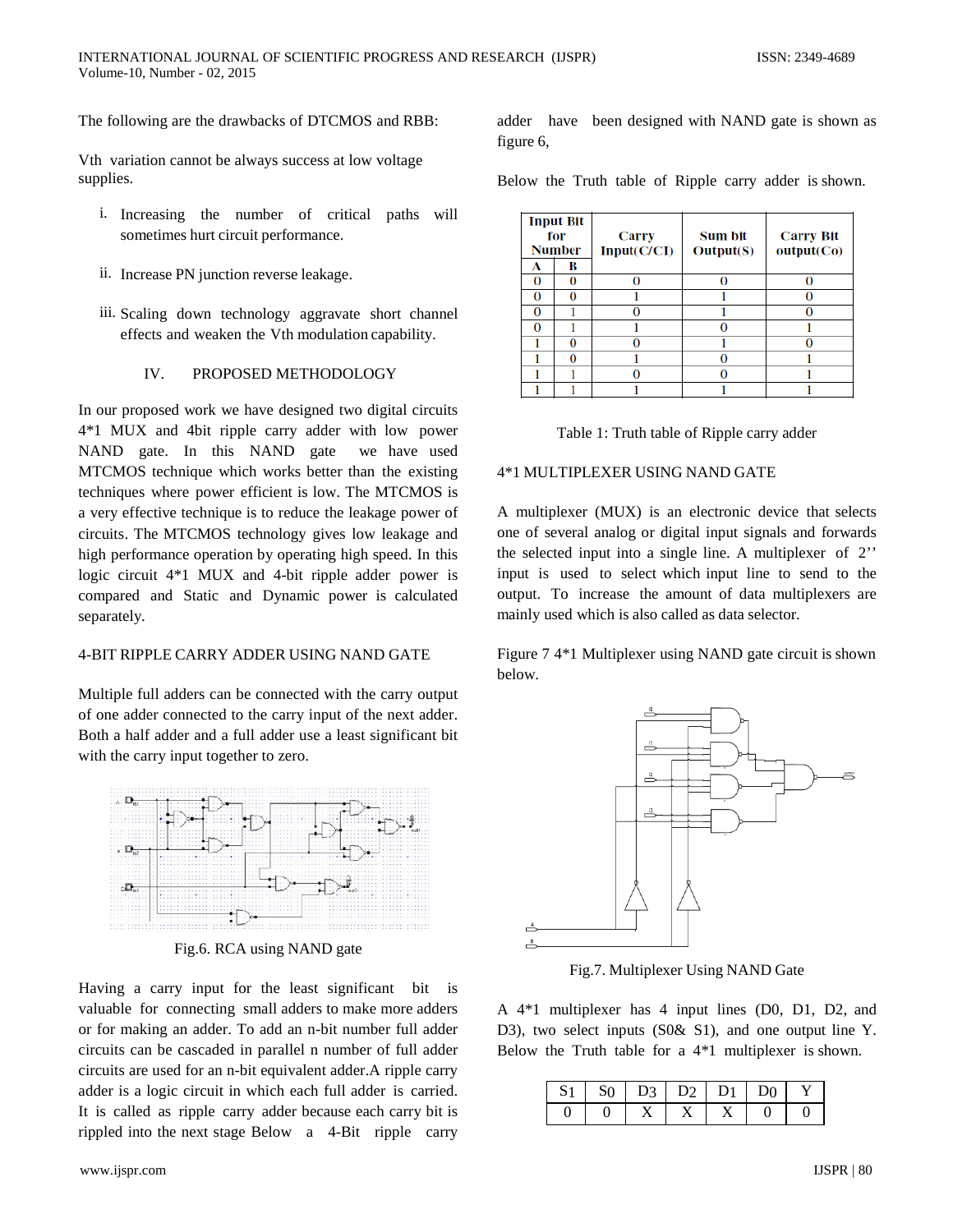| 0 |   | X | X           | X        |   |  |
|---|---|---|-------------|----------|---|--|
| 0 |   | X | X           | $\Omega$ | X |  |
| 0 |   | X | X           |          | X |  |
|   | 0 | X | 0           | X        | X |  |
|   |   | X |             | X        | X |  |
|   |   | 0 | X           | X        | X |  |
|   |   |   | $\mathbf X$ | X        | X |  |

Table 2: Truth table of 4\*1 multiplexer

The proposed system illustrates application of power saving MTCMOS technique on 4:1 MUX using NAND gate structural design. NAND using MUX contains three NAND gate and one inverter only. We have applied MTCMOS technique on 4\*1 multiplexer and 4-bit ripple carry adder.



Fig 7: Schematic Diagram of 4\*1 MUX with MTCMOS

The MTCMOS is a very effective technique is to reduce the leakage power of given circuits. The multi threshold voltage CMOS technique is basically for reducing leakage power and sub threshold voltage. The circuit design & circuit logic verification here we apply DSCH (Digital schematic), for CMOS layout verification & power computation of the circuit we use a MWND (Microwind) tool.

The Dynamic circuit of 4\*1 MUX with MTCMOS technique is shown below.

The Static circuit of 4\*1 MUX with MTCMOS technique is shown below.



Fig 8: Schematic diagram of 4\*1 MUX with MTCMOS



Fig 7: Schematic Diagram of 4-bit Ripple Carry Adder with **MTCMOS** 

The application of power saving MTCMOS technique is used by 4bit ripple carry adder. The multi threshold voltage CMOS technique is basically for reducing leakage power and sub threshold voltage. The circuit design & circuit logic verification here we apply DSCH (Digital schematic), for CMOS layout verification & power computation of the circuit we use a MWND (Microwind) tool.

The Dynamic circuit of 4-bit Ripple Carry Adder with MTCMOS technique is shown below

The Static circuit of 4-bit Ripple Carry Adder with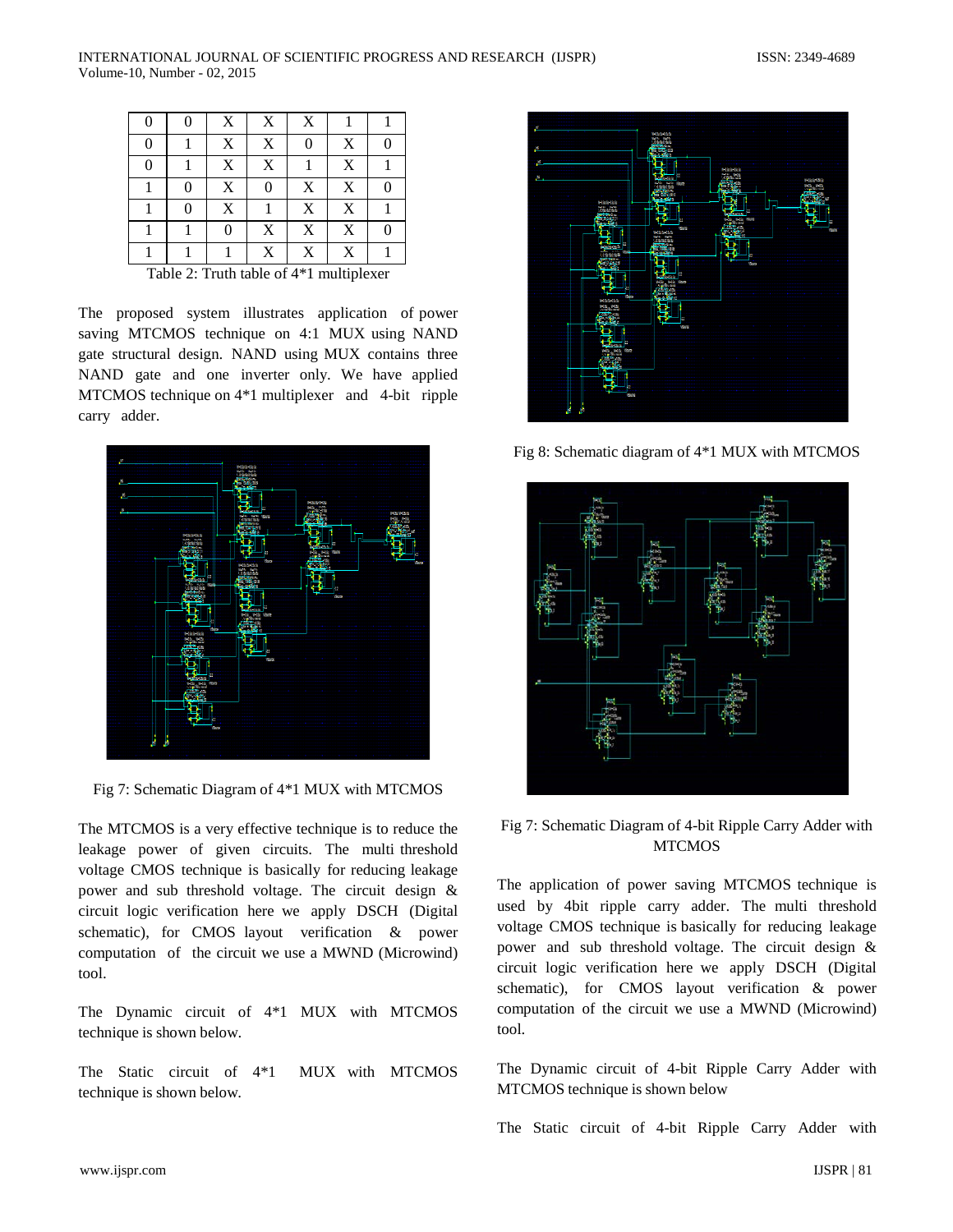MTCMOS technique is shown below.



Fig 8: Schematic diagram of 4-bit Ripple Carry Adder with **MTCMOS** 

# V. SIMULATION

The circuits of NAND gate based on 4\*1 Multiplexer and 4-bit ripple carry adder were designed in CMOS technology. On each of these circuits the one leakage reduction technique, MTCMOS have been implemented. The delay, dynamic power and static power are calculated on Microwind and Dsch tools.

Fig.11 and 12 is the output waveform of 4-bit Ripple Carry Adder with multi threshold CMOS technique. By analysis this output we get power dissipation and delay.



Fig.11: Output waveform of 4-bit Ripple Carry Adder (Dynamic power)



Fig.12: Output waveform of 4-bit Ripple Carry Adder (Static power)



Fig.11: Output waveform of 4\*1 Multiplexer (Dynamic power)

Fig.11 and 12 is the output waveform of 4\*1 Multiplexer with multi threshold CMOS technique. By analysis this output we get power dissipation and delay.



Fig.12: Output waveform of 4\*1 Multiplexer (Static power)